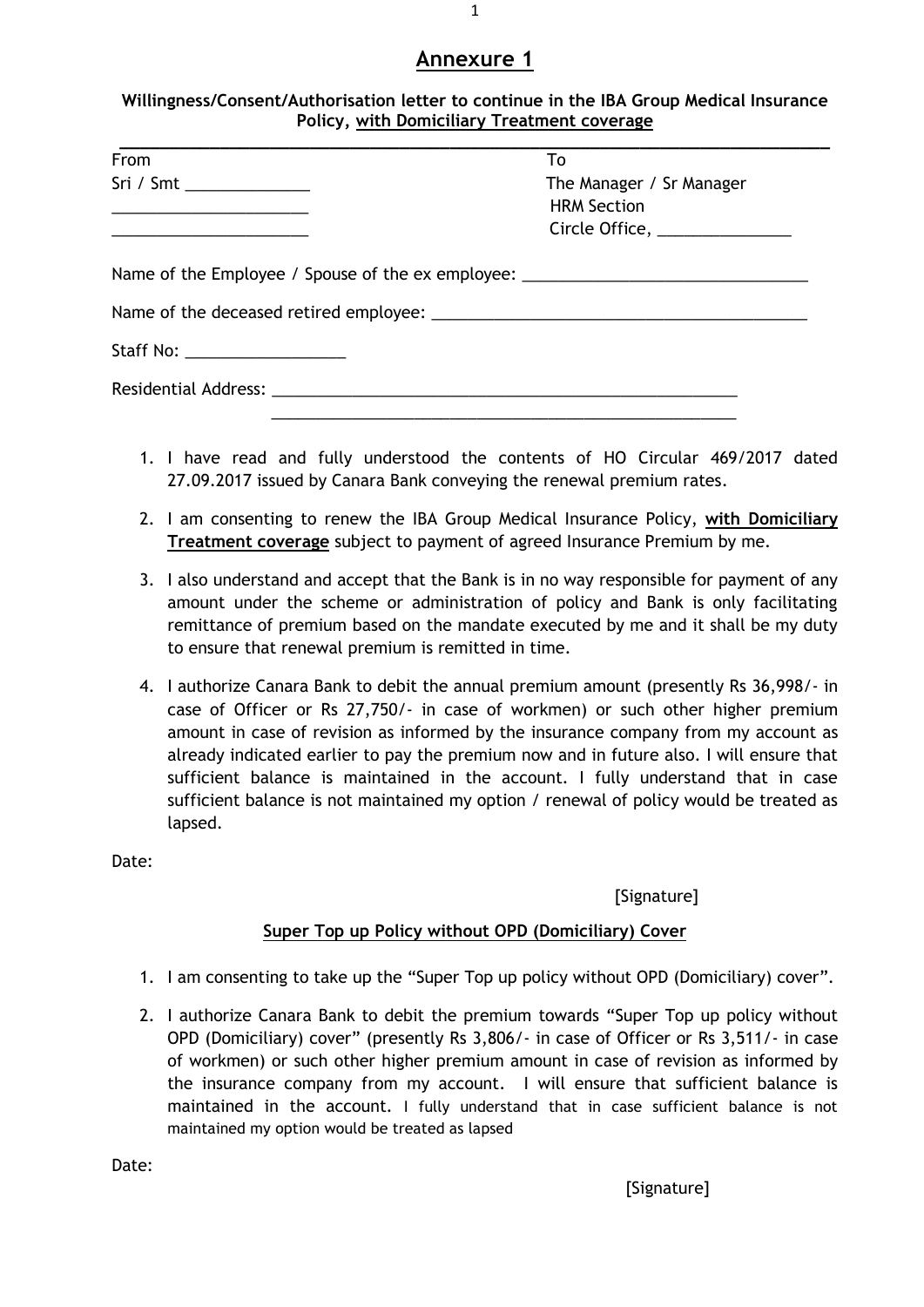#### 2

### **Willingness/Consent/Authorisation letter to continue in the IBA Group Medical Insurance Policy, with Domiciliary Treatment coverage (Spouses of deceased retirees)**

| Name of the Spouse:                                       |  |
|-----------------------------------------------------------|--|
| Name of the deceased retired employee $\theta$ Staff no : |  |
| Residential Address:                                      |  |
|                                                           |  |

| Name of the spouse                                                  |
|---------------------------------------------------------------------|
| Name & Staff No. deceased employee/ retiree:                        |
| Date of Birth of the Deceased Employee :                            |
| Designation at the time of Retirement/death<br>$\ddot{\phantom{a}}$ |
| Date of Retirement / Death                                          |
| Branch/office last worked<br>$\bullet$                              |
| Circle office                                                       |
| Mode of Exit                                                        |
| Family Pension paying Account No<br>$\bullet$                       |
| Operative Canara Bank SB Account in case on Non-                    |
| <b>Pensioners</b><br>٠                                              |
| <b>Branch Name</b>                                                  |
| DP Code                                                             |
| IFSC No.                                                            |
| PAN NO of spouse                                                    |
| Contact Telephone No.                                               |
| Mobile No                                                           |
| Contact Email ID of spouse or relative:                             |

- 1. I have read and fully understood the contents of HO Circular 469/2017 dated 27.09.2017 issued by Canara Bank conveying the renewal premium rates.
- 2. Last year my spouse Sri / Smt \_\_\_\_\_\_\_\_\_( ), had opted for IBA Group Medical Group Insurance Policy & he/she has expired on \_\_\_\_\_\_\_\_\_\_\_ .
- 3. I am willing to renew the said Medical Insurance Policy, with Domiciliary Treatment coverage, subject to payment of agreed Insurance Premium.
- 4. I also understand and accept that the Bank is in no way responsible for payment of any amount under the scheme or administration of policy and Bank is only facilitating remittance of premium based on the mandate executed by me.
- 5. I authorize Canara Bank to debit the annual premium amount (presently Rs 36,998/- in case of Officer or Rs 27,750/- in case of workmen) or such other higher premium amount in case of revision as informed by the insurance company from my account as already indicated earlier to pay the premium now and in future also. I will ensure that sufficient balance is maintained in the account. I fully understand that in case sufficient balance is not maintained my option / renewal of policy would be treated as lapsed.

Date:

[Signature]

## **Super Top up Policy without (Domiciliary)**

- 1. I am consenting to take up the "Super Top up policy without OPD (Domiciliary) cover".
- 2. I authorize Canara Bank to debit the premium towards "Super Top up policy without OPD (Domiciliary) cover" (presently Rs 3,806/- in case of Officer or Rs 3,511/- in case of workmen) or such other higher premium amount in case of revision as informed by the insurance company from my account. I will ensure that sufficient balance is maintained in the account. I fully understand that in case sufficient balance is not maintained my option would be treated as lapsed

Date: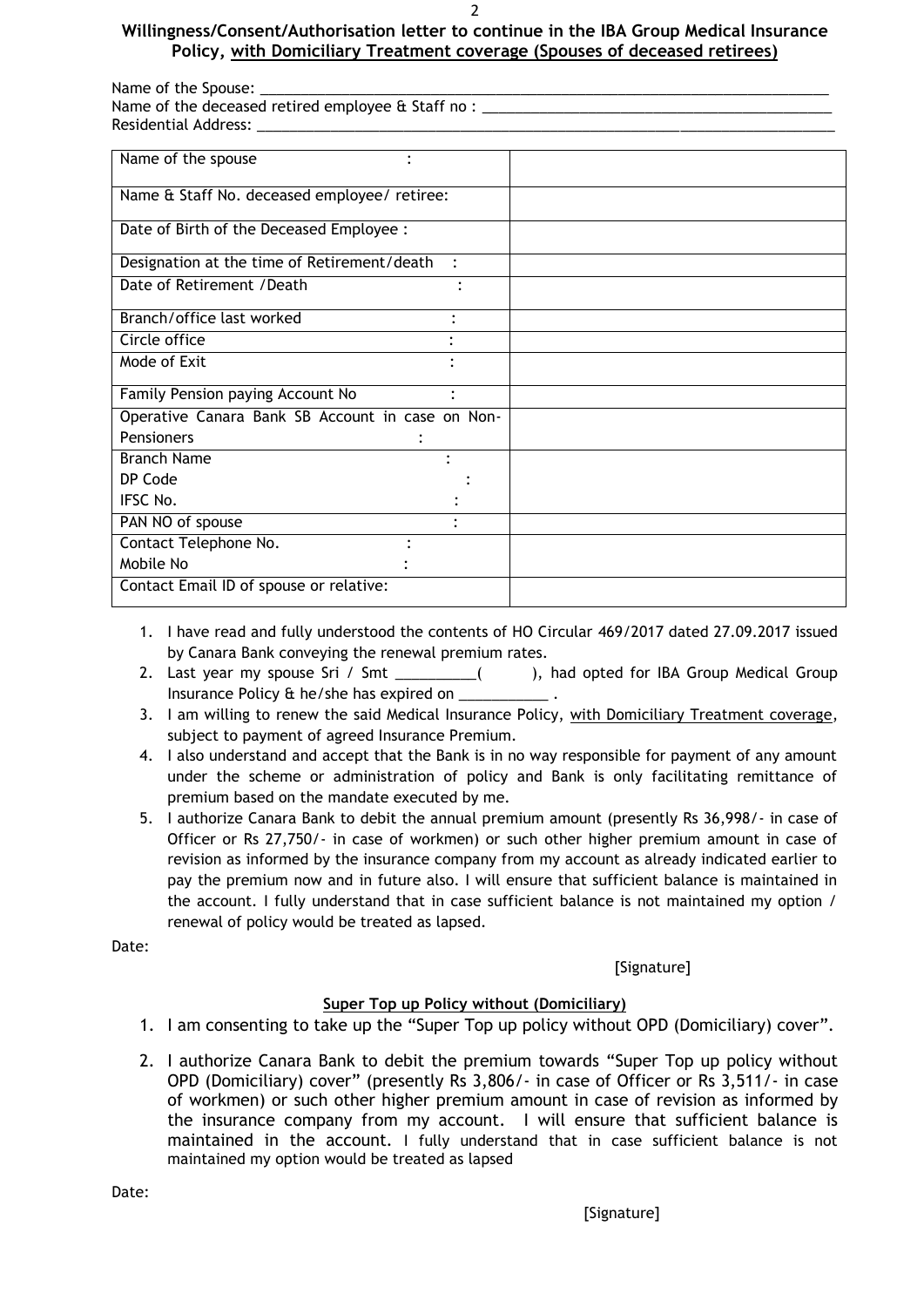**Willingness/Consent/Authorisation letter to continue in the IBA Group Medical Insurance Policy, Without Domiciliary Treatment coverage**

| From                                                                                                                   | To                                                                               |
|------------------------------------------------------------------------------------------------------------------------|----------------------------------------------------------------------------------|
| Sri / Smt __________________                                                                                           | The Manager / Sr Manager                                                         |
|                                                                                                                        | <b>HRM Section</b>                                                               |
| <u> 1989 - Johann John Stein, market fan it ferskearre fan it ferskearre fan it ferskearre fan it ferskearre fan i</u> | Circle Office, _______________                                                   |
|                                                                                                                        | Name of the Employee / Spouse of the ex employee: ______________________________ |
|                                                                                                                        |                                                                                  |
| Staff No: _________________________                                                                                    |                                                                                  |
|                                                                                                                        |                                                                                  |

- 1. I have read and fully understood the contents of HO Circular 469/2017 dated 27.09.2017 issued by Canara Bank conveying the renewal premium rates.
- 2. I am consenting to renew the IBA Group Medical Insurance Policy, **Without Domiciliary Treatment coverage**, subject to payment of agreed Insurance Premium by me.
- 3. I also understand and accept that the Bank is in no way responsible for payment of any amount under the scheme or administration of policy and Bank is only facilitating remittance of premium based on the mandate executed by me and it shall be my duty to ensure that renewal premium is remitted in time.
- 4. I authorize Canara Bank to debit the annual premium amount (presently Rs 16,443/- in case of Officer or Rs 12,333/- in case of workmen) or such other higher premium amount in case of revision as informed by the insurance company from my account as already indicated earlier to pay the premium now and in future also. I will ensure that sufficient balance is maintained in the account. I fully understand that in case sufficient balance is not maintained my option / renewal of policy would be treated as lapsed.

Date:

[Signature]

## **Super Top up Policy without (Domiciliary)**

- 1. I am consenting to take up the "Super Top up policy without OPD (Domiciliary) cover".
- 2. I authorize Canara Bank to debit the premium towards "Super Top up policy without OPD (Domiciliary) cover" (presently Rs 3,806/- in case of Officer or Rs 3,511/- in case of workmen) or such other higher premium amount in case of revision as informed by the insurance company from my account. I will ensure that sufficient balance is maintained in the account. I fully understand that in case sufficient balance is not maintained my option would be treated as lapsed

Date: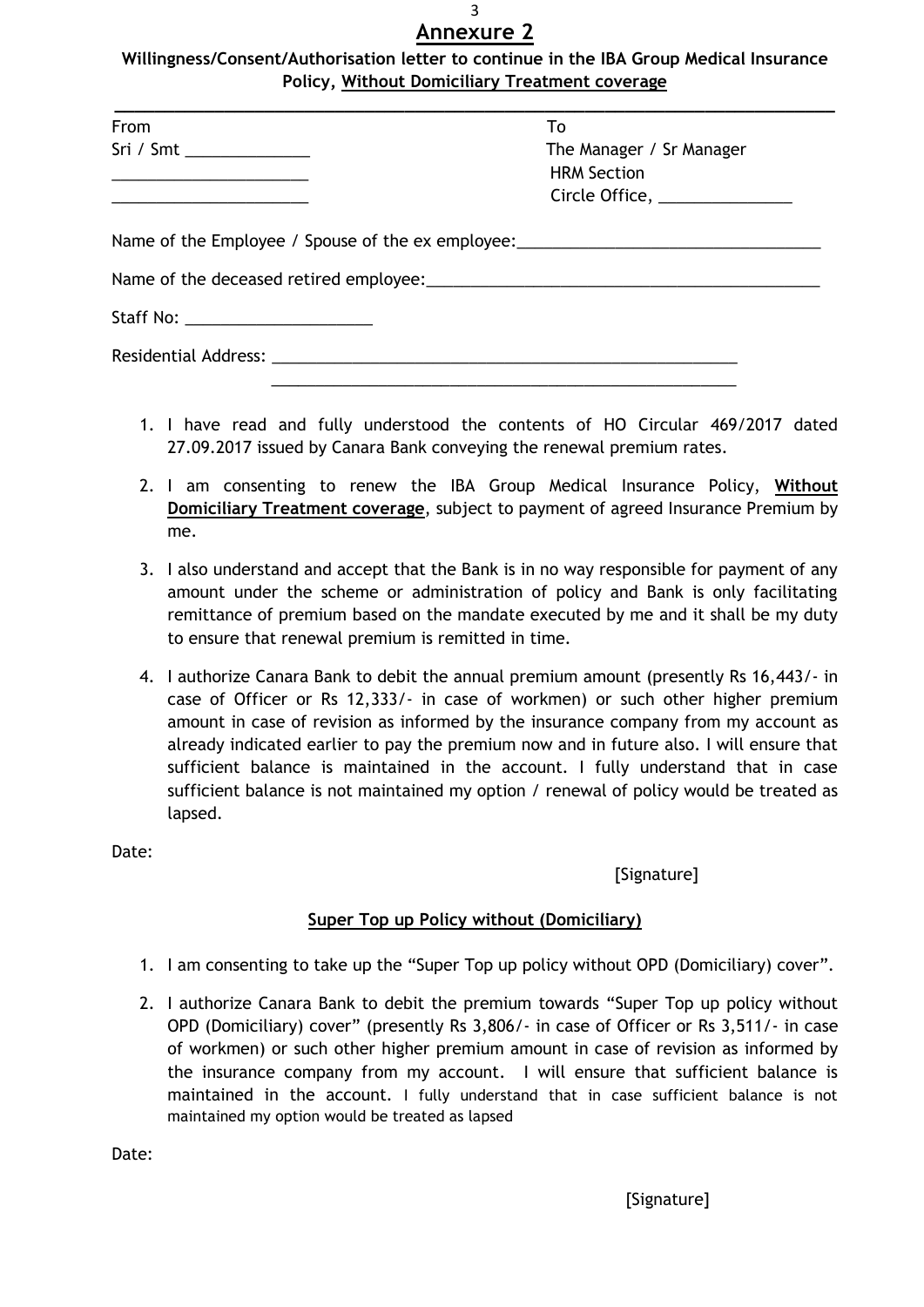4

### **Willingness/Consent/Authorisation letter to continue in the IBA Group Medical Insurance Policy, without Domiciliary Treatment coverage(Spouses of deceased Retirees)**

Name of the Spouse: Name of the deceased retired employee & Staff no :

Residential Address: \_

| Name of the spouse<br>٠                          |           |
|--------------------------------------------------|-----------|
| Name & Staff No. deceased employee/ retiree:     |           |
| Date of Birth of the Deceased Employee :         |           |
| Designation at the time of Retirement/death      |           |
| Date of Retirement / Death                       |           |
| Branch/office last worked                        |           |
| Circle office                                    |           |
| Mode of Exit                                     |           |
| Family Pension paying Account No                 | $\bullet$ |
| Operative Canara Bank SB Account in case on Non- |           |
| <b>Pensioners</b>                                |           |
| <b>Branch Name</b>                               |           |
| DP Code                                          |           |
| IFSC No.                                         |           |
| PAN NO of spouse                                 |           |
| Contact Telephone No.                            |           |
| Mobile No                                        |           |
| Contact Email ID of spouse or relative:          |           |
|                                                  |           |

- 1. I have read and fully understood the contents of HO Circular 469/2017 dated 27.09.2017 issued by Canara Bank conveying the renewal premium rates.
- 2. Last year my spouse Sri / Smt \_\_\_\_\_\_\_\_\_\_( ), had opted for IBA Group Medical Group Insurance Policy & he/she has expired on \_\_\_\_\_\_\_\_\_\_\_ .
- 3. I am willing to renew the said Medical Insurance Policy, without Domiciliary Treatment coverage, subject to payment of agreed Insurance Premium by me.
- 4. I also understand and accept that the Bank is in no way responsible for payment of any amount under the scheme or administration of policy and Bank is only facilitating remittance of premium based on the mandate executed by me.
- 5. I authorize Canara Bank to debit the annual premium amount (presently Rs 16,443/- in case of Officer or Rs 12,333/- in case of workmen) or such other higher premium amount in case of revision as informed by the insurance company from my account as already indicated earlier to pay the premium now and in future also. I will ensure that sufficient balance is maintained in the account. I fully understand that in case sufficient balance is not maintained my option / renewal of policy would be treated as lapsed.

### Date:

### **[Signature]**

## **Super Top up Policy without (Domiciliary)**

- 1. I am consenting to take up the "Super Top up policy without OPD (Domiciliary) cover".
- 2. I authorize Canara Bank to debit the premium towards "Super Top up policy without OPD (Domiciliary) cover" (presently Rs 3,806/- in case of Officer or Rs 3,511/- in case of workmen) or such other higher premium amount in case of revision as informed by the insurance company from my account. I will ensure that sufficient balance is maintained in the account. I fully understand that in case sufficient balance is not maintained my option would be treated as lapsed

Date:

**[Signature]**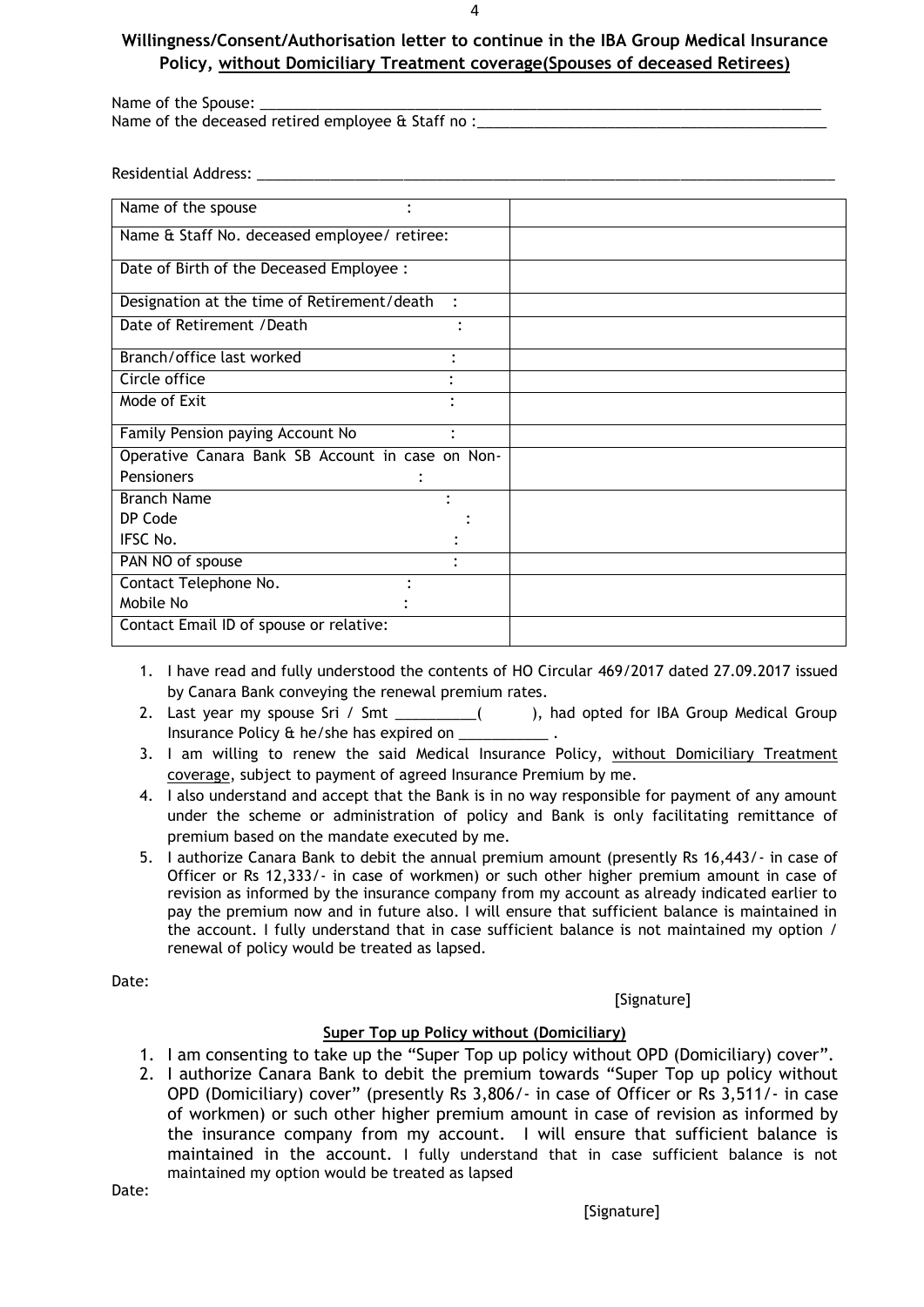**Willingness/Consent/Authorisation letter to join in the IBA Group Medical Insurance Policy, without Domiciliary Treatment coverage.** 

## **(Ex Employees those who had not opted earlier)**

Name :\_\_\_\_\_\_\_\_\_\_\_\_\_\_\_\_\_\_\_\_\_\_\_\_\_\_\_\_\_\_\_\_\_\_\_\_\_\_\_\_\_\_\_\_\_\_\_\_\_\_\_\_\_\_\_\_\_\_\_\_\_\_\_\_\_

Staff No: \_\_\_\_\_\_\_\_\_\_\_\_\_\_\_\_\_\_\_\_\_\_\_\_

Residential Address: \_\_\_\_\_\_\_\_\_\_\_\_\_\_\_\_\_\_\_\_\_\_\_\_\_\_\_\_\_\_\_\_\_\_\_\_\_\_\_\_\_\_\_\_\_\_\_\_\_\_\_\_\_\_\_\_

| Name & Staff No<br>$\bullet$                         |           |
|------------------------------------------------------|-----------|
| Designation at the time of Retirement :              |           |
| Date of Retirement                                   |           |
| Branch/office last worked                            |           |
| Circle office<br>٠                                   |           |
| Mode of Exit                                         |           |
| Pension paying Account No                            | ٠         |
| Operative Canara Bank SB Account in case on          |           |
| Non-Pensioners                                       |           |
| <b>Branch Name</b>                                   | ٠         |
| DP Code                                              |           |
| IFSC No.                                             |           |
| PAN NO                                               | $\bullet$ |
| Contact Telephone No.                                |           |
| Mobile No                                            |           |
| Email<br>ID<br>of<br>Contact<br>self<br>or<br>spouse | <b>or</b> |
| relative                                             |           |

The detailed information of myself and spouse are as under: [Please furnish in capital letters using black ink. Affix the signature below the Photograph.]

| $\overline{\mathsf{SL}}$ | Full Name of Self & | Date of Birth | Gender | Relationship | Photograph |
|--------------------------|---------------------|---------------|--------|--------------|------------|
|                          | Staff No / Name of  |               |        |              |            |
| No                       | Dependent Spouse.   | (DD/MM/YYYY)  |        |              |            |
|                          | Self                |               |        |              | Self       |
|                          |                     |               |        |              |            |
|                          |                     |               |        |              |            |
|                          |                     |               |        |              |            |
|                          |                     |               |        |              |            |
|                          |                     |               |        |              | Signature  |
|                          | <b>Spouse</b>       |               |        |              | Spouse     |
|                          |                     |               |        |              |            |
|                          |                     |               |        |              |            |
|                          |                     |               |        |              |            |
|                          |                     |               |        |              |            |
|                          |                     |               |        |              | Signature  |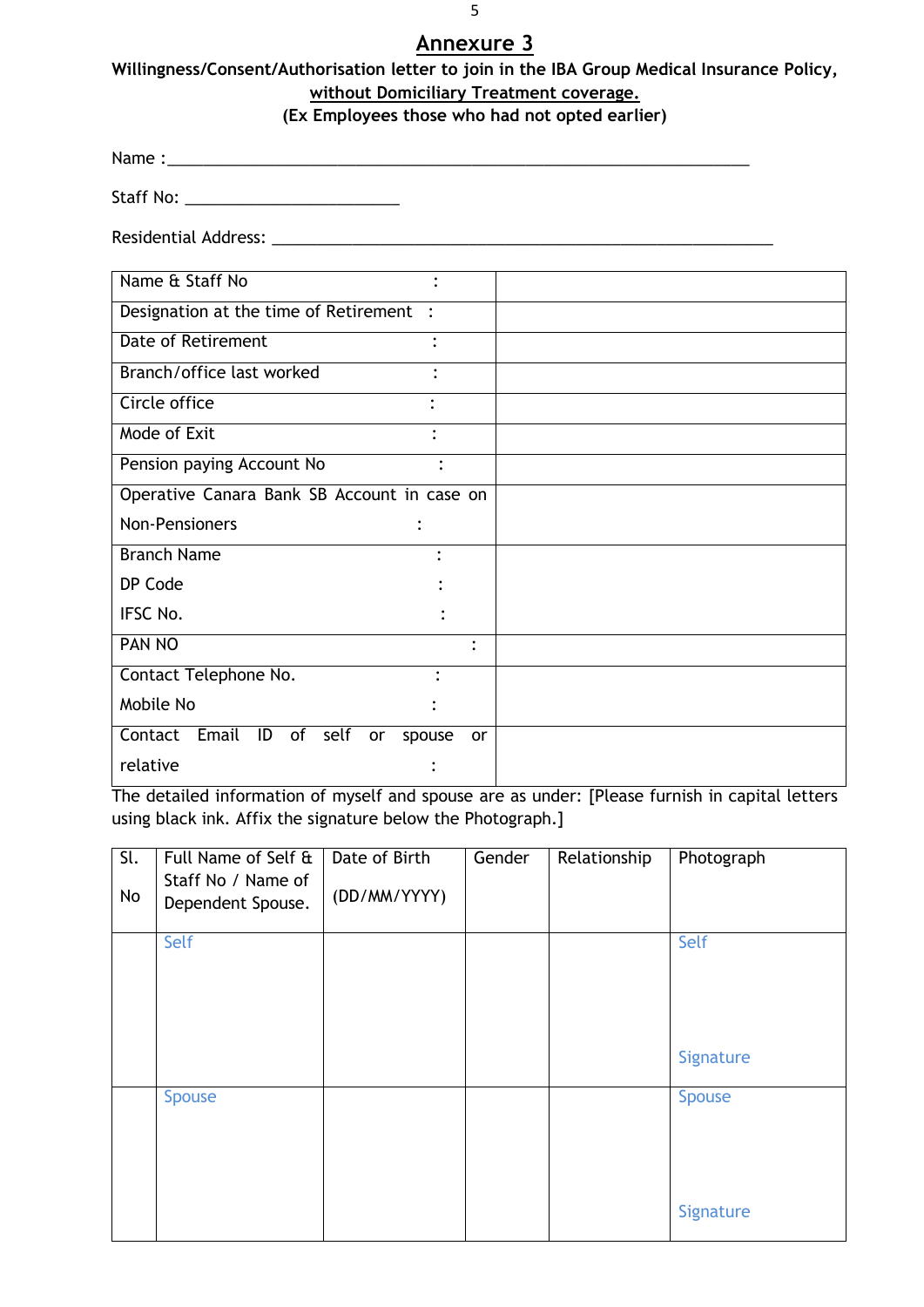- 1. I have read and fully understood the contents of HO Circular 469/2017 dated 27.09.2017 issued conveying the renewal premium rates and previous year "IBA Group without domiciliary Medical Policy".
- 2. I am consenting to opt the IBA Group Medical Insurance Policy, **Without Domiciliary Treatment coverage**, subject to payment of agreed Insurance Premium.
- 3. I also understand and accept that the Bank is in no way responsible for payment of any amount under the scheme or administration of policy and Bank is only facilitating remittance of premium based on the mandate executed by me and it shall be my duty to ensure that renewal premium is remitted in time.
- 4. I authorize Canara Bank to debit the annual premium amount (presently Rs 16,443/- in case of Officer or Rs 12,333/- in case of workmen) or such other higher premium amount in case of revision as informed by the insurance company from my account as already indicated earlier to pay the premium now and in future also. I will ensure that sufficient balance is maintained in the account. I fully understand that in case sufficient balance is not maintained my option / renewal of policy would be treated as lapsed.

Date:

[Signature]

# **Super Top up Policy without (Domiciliary)**

- 1. I am consenting to take up the "Super Top up policy without OPD (Domiciliary) cover".
- 2. I authorize Canara Bank to debit the premium towards "Super Top up policy without OPD (Domiciliary) cover" (presently Rs 3,806/- in case of Officer or Rs 3,511/- in case of workmen) or such other higher premium amount in case of revision as informed by the insurance company from my account. I will ensure that sufficient balance is maintained in the account. I fully understand that in case sufficient balance is not maintained my option would be treated as lapsed

Date:

[Signature]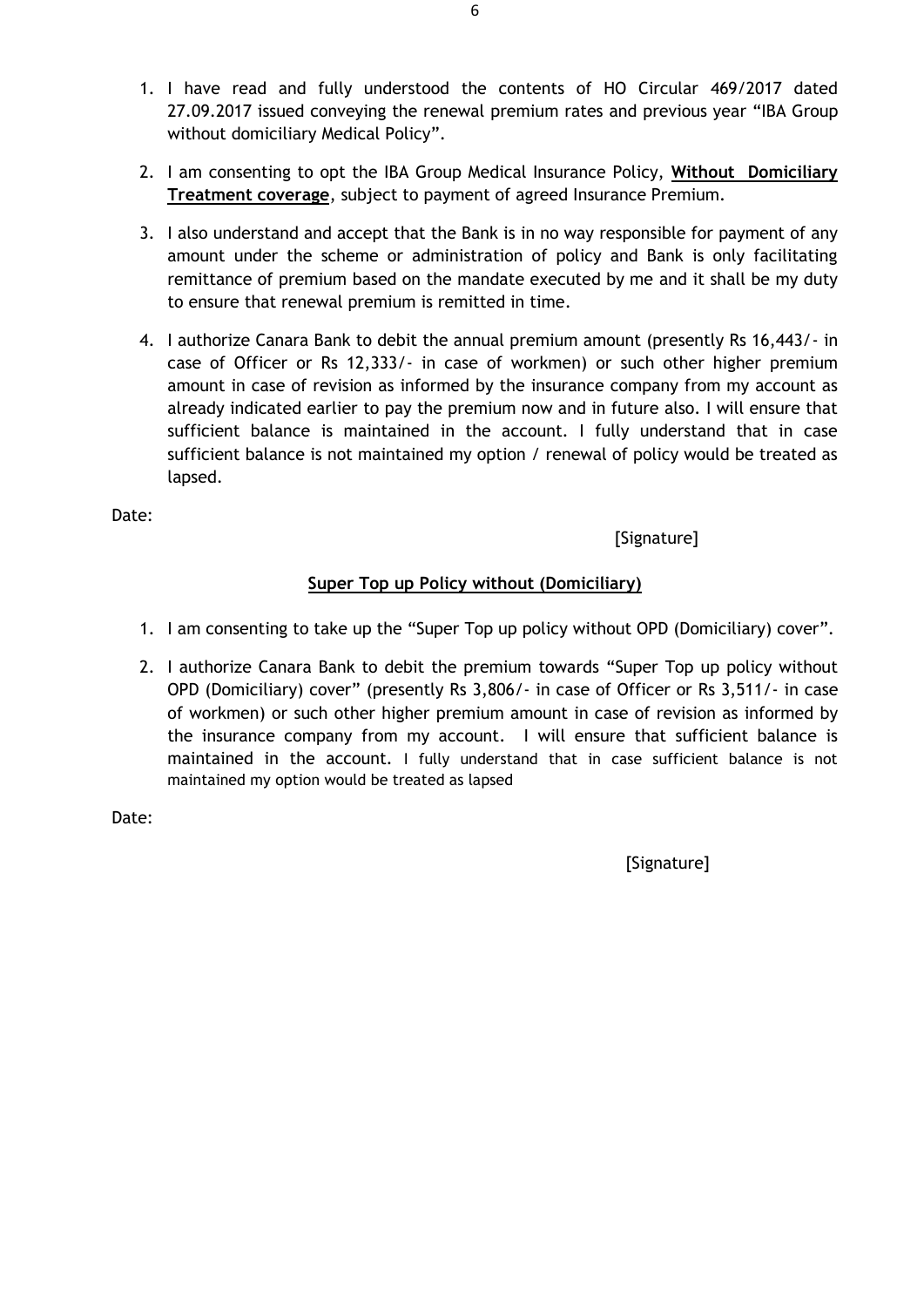**Willingness/Consent/Authorisation letter to join in the IBA Group Medical Insurance Policy, without Domiciliary Treatment coverage.** 

Name of the Spouse:\_\_\_\_\_\_\_\_\_\_\_\_\_\_\_\_\_\_\_\_\_\_\_\_\_\_\_\_\_\_\_\_\_\_\_\_\_\_\_\_\_\_\_\_\_\_\_\_\_\_\_\_\_\_\_

Name of the deceased retired employee:\_\_\_\_\_\_\_\_\_\_\_\_\_\_\_\_\_\_\_\_\_\_\_\_\_\_\_\_\_\_\_\_\_\_\_\_\_\_\_

Staff No: \_\_\_\_\_\_\_\_\_\_\_\_\_\_\_\_\_\_\_\_\_\_\_\_\_\_\_\_

Residential Address:\_\_\_\_\_\_\_\_\_\_\_\_\_\_\_\_\_\_\_\_\_\_\_\_\_\_\_\_\_\_\_\_\_\_\_\_\_\_\_\_\_\_\_\_\_\_\_\_\_\_\_\_\_\_\_\_

| Name of the spouse                           |                |
|----------------------------------------------|----------------|
| Name & Staff No. deceased employee/ retiree: |                |
| Date of Birth of the Deceased Employee :     |                |
| Designation at the time of Retirement/death  | $\ddot{\cdot}$ |
| Date of Retirement / death                   | $\bullet$      |
| Branch/office last worked                    | $\bullet$      |
| Circle office                                | $\ddot{\cdot}$ |
| Mode of Exit                                 | $\bullet$      |
| Family Pension paying Account No             | $\ddot{\cdot}$ |
| Operative Canara Bank SB Account in case on  |                |
| <b>Non-Pensioners</b>                        |                |
| <b>Branch Name</b>                           |                |
| DP Code                                      |                |
| <b>IFSC No.</b>                              |                |
| PAN NO of spouse                             | $\bullet$      |
| Contact Telephone No.<br>$\bullet$           |                |
| Mobile No                                    |                |
| Email<br>Contact<br>ID<br>of<br>spouse       | <b>or</b>      |
| relative                                     |                |

The detailed information of myself is as under: [Please furnish in capital letters using black ink. Affix the signature below the Photograph.]

| Full Name of      | Date of Birth      | Gender | Relationship | Photograph    |
|-------------------|--------------------|--------|--------------|---------------|
| Spouse & Staff No | (DD/MM/YYYY)       |        |              |               |
|                   | Of Spouse          |        |              |               |
| <b>Spouse</b>     |                    |        |              | <b>Spouse</b> |
|                   |                    |        |              |               |
|                   |                    |        |              |               |
|                   |                    |        |              | Signature     |
|                   | of the ex employee |        |              |               |

7